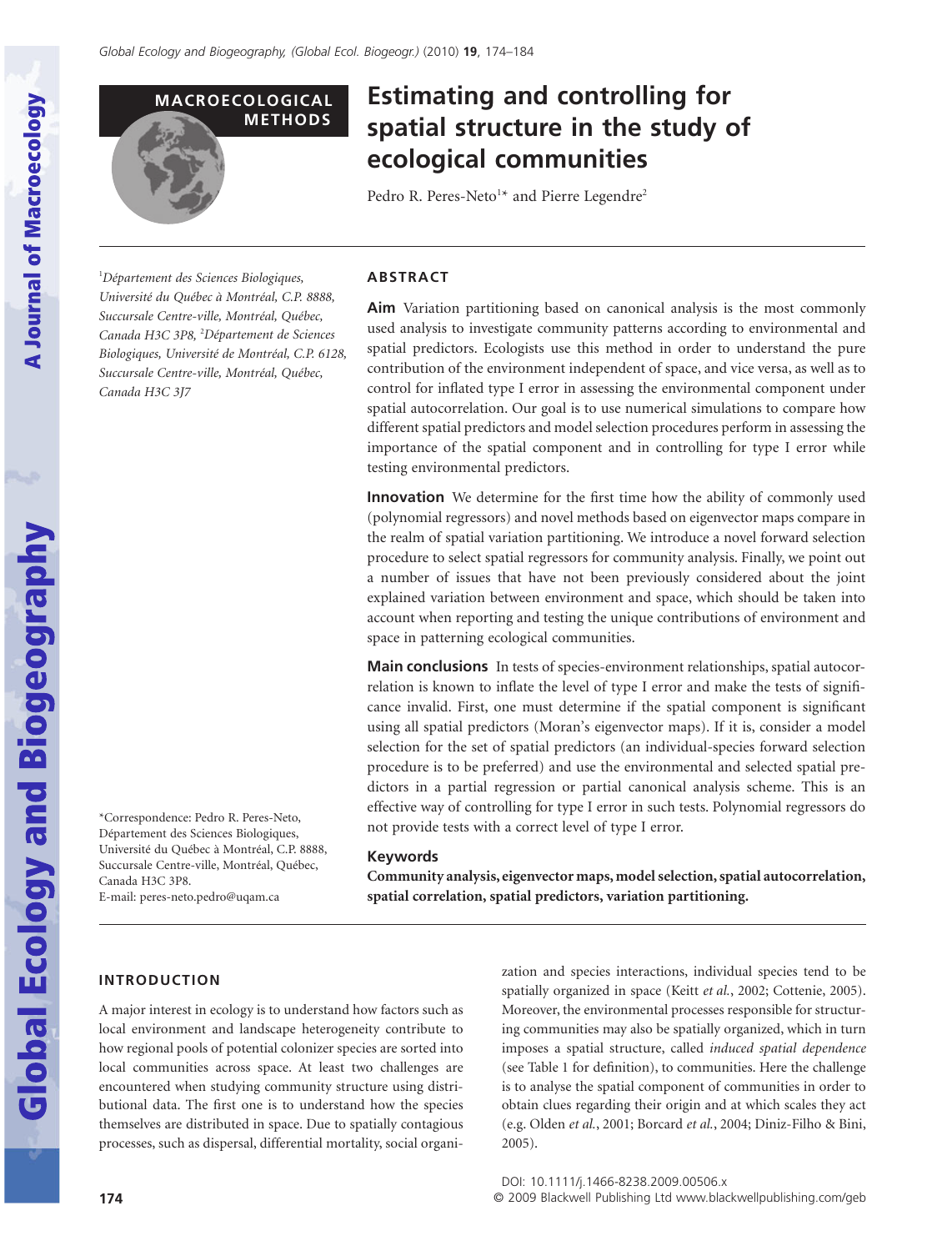The second challenge is analytical in the sense that statistical tests may overestimate the importance of underlying ecological drivers, such as environmental factors (Legendre, 1993; Dale & Fortin, 2002), generating apparent species–environment concordance (Bivand, 1980; Legendre *et al.*, 2002; Dormann *et al.*, 2007). Here, the challenge is to filter out (control for) the variation due to spatial structures so that statistical tests may be applied properly under the assumption of independence (Griffith & Peres-Neto, 2006; Dormann *et al.*, 2007; Hawkins *et al.*, 2007). Taken together, mathematical representations of spatial relationships among the study sites may be seen as predictors when the goal is to understand how communities are organized in space ('spatial legacy'), or as covariables when the goal is to filter out spatial variation ('spatial nuisance'; see Table 1 for definitions). Note that throughout this paper we refer to spatial autocorrelation only to the spatial structure in species distributions that are the result of intrinsic population or community dynamics (following Fortin & Dale, 2005; see Table 1 for definition) and not by induced spatial dependence. The terms spatial structure, spatial dependence and spatial correlation, however, are used interchangeably (see Table 1).

Canonical analyses such as redundancy analysis (RDA; Rao, 1964) and canonical correspondence analysis (CCA; ter Braak, 1986) provide the means of conducting direct explanatory analyses in which ecological communities can be studied with respect to their relationships with ecological drivers. In the realm of canonical analysis, variation partitioning (Borcard *et al.*, 1992; Diniz-Filho & Bini, 2005; Legendre *et al.*, 2005; Peres-Neto *et al.*, 2006) is routinely used in ecological analysis to: (1) estimate the contribution of spatial variation in structuring communities (spatial legacy), and (2) filter out the effects of spatial correlation when testing for the importance of ecological factors such as environmental predictors (spatial nuisance). There are different ways of controlling for spatial correlation in single-species models (see Dormann *et al.*, 2007, for a review). However, for the case of multi-species data, variation partitioning is the most commonly used technique in community analyses. Despite its broad use, to date there has been no attempt to assess whether the variation partitioning technique does offer a solution to the problem of spatial correlation, or how the different types of spatial predictors that can be used in the technique compare. With this shortcoming in mind, the goal of this study is twofold: (1) compare the success of different spatial techniques in estimating the spatial component of ecological communities, and (2) assess whether these techniques are successful in removing the statistical bias due to spatial correlation when testing for the importance of environmental drivers under variation partitioning. We also discuss several issues revolving around spatial correlation and community analysis, offering a viewpoint that should be useful when exploring and interpreting patterns in ecological communities produced by environmental and spatial variation.

## **INNOVATION**

#### **Methods**

#### *Variation partitioning and spatial predictors*

Canonical analyses such as RDA and CCA are methods that extend multiple linear regression, which has a single response *y* and multiple predictors *x* (e.g. several environmental predictors), to multivariate linear regression involving multiple response variables *Y* (e.g. several species) and a common matrix of predictors *X*. Variation partitioning for RDA or CCA using one set of response variables (*Y*, species) and two sets of predictors (*X*, environment and *W*, space) is straightforward (Fig. 1; see Anderson & Gribble, 1998 for an extension to multiple matrices).

When both species and environment are spatially structured but independently distributed (i.e. uncorrelated), tests solely based on the environmental component (i.e. component [*ab*] in Fig. 1) are biased (they have type I error rates that exceed the significance level: Dutilleul, 1993; Legendre *et al.*, 2002). If only the species data are spatially structured and the environment not, or vice versa, then tests are not biased (Dutilleul, 1993). In

|  |  |  |  | Table 1 Definitions regarding the spatial terminology used in the paper |  |  |
|--|--|--|--|-------------------------------------------------------------------------|--|--|
|--|--|--|--|-------------------------------------------------------------------------|--|--|

| Terminology                                                                                                                   | Definition                                                                                                                                                                                                                                                                                      |
|-------------------------------------------------------------------------------------------------------------------------------|-------------------------------------------------------------------------------------------------------------------------------------------------------------------------------------------------------------------------------------------------------------------------------------------------|
| Spatial structure, spatial dependence, spatial correlation<br>or spatial signature (used interchangeably throughout the text) | Any non-random organization across space in either species distributions (or<br>their communities) or environmental processes                                                                                                                                                                   |
| Spatial autocorrelation (or non-induced spatial dependence)                                                                   | Spatial structure due to the dynamics of the species (or their communities)<br>themselves (e.g. via dispersal)                                                                                                                                                                                  |
| Induced spatial dependence                                                                                                    | Spatial structure in species distributions (or their communities) indirectly<br>induced by the environment and not by autocorrelation                                                                                                                                                           |
| Spatial legacy                                                                                                                | Spatial structure in species distributions generated by spatial autocorrelation or<br>induced by exogenous processes (e.g. environmental factors). This structure<br>pertains to the variation found in fraction $[c]$ (see Fig. 1)                                                             |
| Spatial nuisance                                                                                                              | The common spatial structure in species distributions and environmental<br>processes that increases type I errors and can potentially affect model<br>estimation. This structure pertains to the variation found in fraction $[b]$ (see<br>Fig. 1 and the Discussion section for more details). |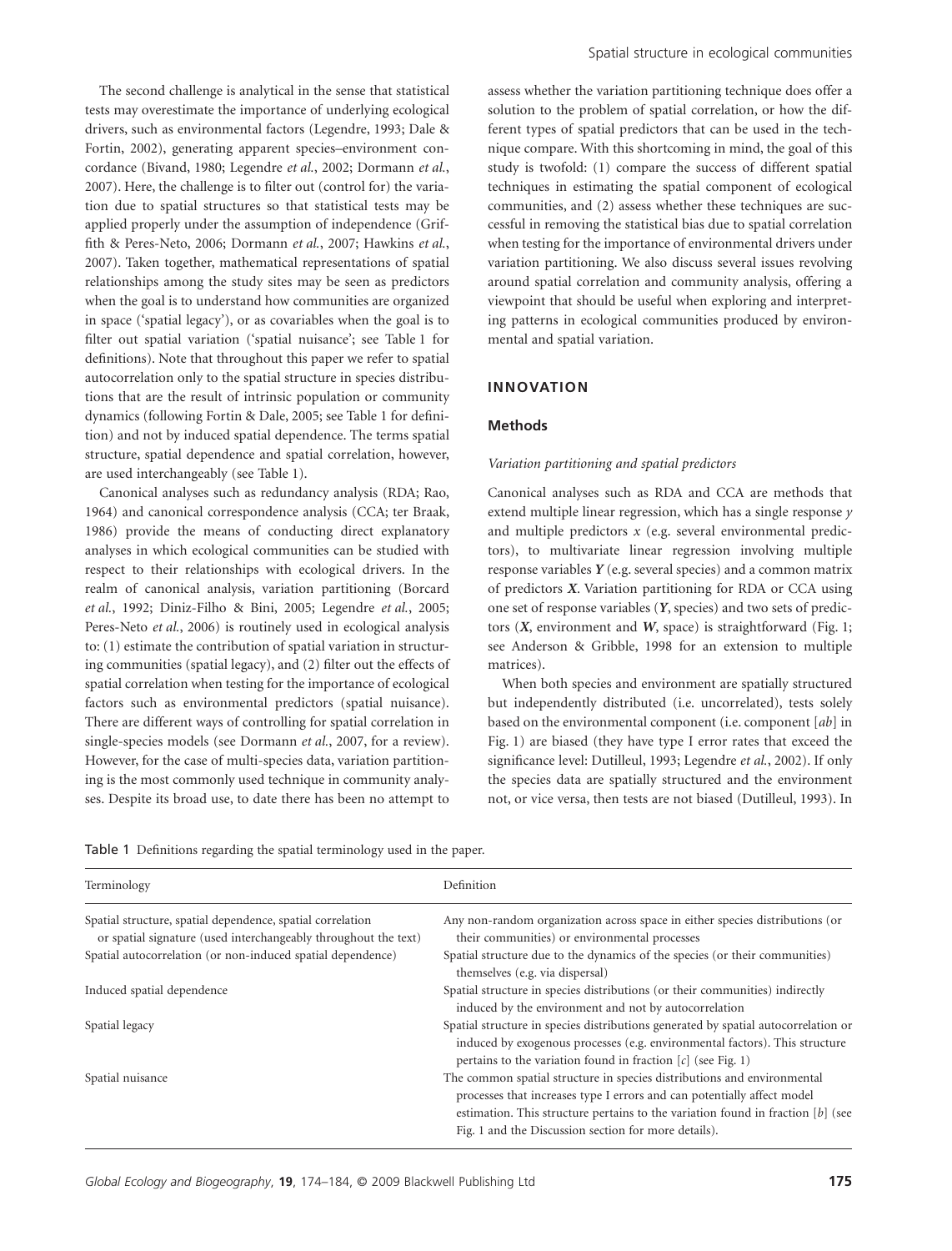

Figure 1 Variation partitioning scheme of a response variable *Y* between two sets of predictors, *X* (e.g. environmental factors) and *W* (e.g. spatial predictors). The total variation in *Y* is partitioned into seven components as follows: (1) calculate fraction  $[a + b +$ *c*] based on both sets of predictor matrices  $[X, W]$  ( $[a + b + c] =$  $R^2$ <sub>*Y*|(*X*,*W*<sub>1</sub>); (2) calculate fraction [*a* + *b*] based on matrix *X* ([*a* + *b*]</sub>  $= R^2$ <sub>*Y*|*X*</sub>); (3) calculate fraction  $[b + c]$  based on matrix *W* ( $[b + c]$  $=R^2_{\gamma|W}$ ; (4) the unique fraction of variation explained by *X*:  $[a] = [a + b + c] - [b + c]$ ; (5) the unique fraction of variation explained by *W*:  $[c] = [a + b + c] - [a + b]$ ; (6) the common fraction of variation shared by *X* and *W*:  $[b] = [a + b + c] - [a]$ [*c*]; and (7) the residual fraction of variation not explained by *X* and *W*:  $[d] = 1 - [a + b + c]$ . The fractions are actually estimated by adjusted *R*<sup>2</sup> statistics (Peres-Neto *et al.*, 2006).

the presence of spatial correlation, observations are not independent and therefore the effective number of degrees of freedom in the sample is smaller than the one expected based on the number of observations used in the analysis, thus generating confidence limits that are spuriously narrower. This makes tests less conservative by increasing type I errors and may lead to incorrect conclusions about the effect of the environment on species. In order words, the effective type I error is greater than the significance level (or alpha-level) of the test, hence generating 'apparent species–environment concordance'. Variation partitioning offers a natural way of not only dealing with this problem but also assessing the importance of spatial correlation in community structure. By considering the spatial and environmental predictors together, one aims at discounting the spatial variation in the environmental data so that the test based on the corrected fraction (i.e. test of fraction [*a*]) has a type I error equal to the pre-established significance level alpha. Moreover, one can assess the amount of variation that is due to space alone independently of the environmental factors considered (but see discussion section) by testing fraction [*c*] (i.e. spatial variation independent of space; see Fig. 1).

Two methods for generating spatial predictors to compose matrix *W* were considered here due to their extensive use in variation partitioning applied to ecological communities. The most common approach is to generate trend surface polynomials based on the geographic coordinates of the study sites (e.g. Gittins, 1985; Wartenberg, 1985; Borcard *et al.*, 1992; Legendre & Legendre, 1998; Lichstein *et al.*, 2002; and references therein). This method has been criticized because the spatial structures generated are rather simple and global, such as a gradient, a single wave or a saddle (Legendre & Legendre, 1998). We generated spatial predictors based on a third-degree polynomial that were orthogonalized using a principal component decomposition. Note that the orthogonalization does not affect polynomial performance but increases the computational speed of model selection procedures (see Model Selection section). The other approach was based on an eigenvector decomposition of connectivity matrices, namely Moran's eigenvector maps (MEM) by Dray *et al.* (2006) (see Griffith & Peres-Neto, 2006, for a review and description of other related methods). MEMs are relatively new but their use is becoming quite common, even in variation partitioning (e.g. Diniz-Filho & Bini, 2005; Legendre *et al.*, 2009; Yamanaka *et al.*, 2009). Spatial eigenvector mapping is based on the idea that the spatial relationships among data points can be translated into explanatory variables, which capture spatial effects at different spatial scales. Eigenvectors from these connectivity matrices represent the decompositions of Moran's *I* statistic into all mutually orthogonal maps that can be generated from a given connectivity matrix (Griffith & Peres-Neto, 2006). There are several possibilities for building connectivity matrices and we followed the implementation suggested in Borcard & Legendre (2002) based on the maximum distance that keeps all sites linked, which is calculated on the basis of a minimum spanning tree. Eigenvectors having associated eigenvalues that are positive represent positive spatial correlation, whereas eigenvectors having negative eigenvalues represent negative spatial correlation. MEMs are generated as linearly independent by default and hence no further orthogonalization is required, as in the case of polynomial regressors. A more complete description of MEMs and other related methods (e.g. PCNM; Borcard & Legendre, 2002) is offered in the additional Supporting Information (Appendix S1).

#### *Data simulation and comparisons*

The model for simulating species distributions based on spatial and environmental predictors followed Legendre *et al.* (2002, 2005):

$$
S_j = SA_j + \beta E_j + \varepsilon_j \tag{1}
$$

where  $S_i$  is a (10,000-site  $\times$  1) vector representing the distribution of the *j*th species,  $SA_i$  is a (10,000-site  $\times$  1) vector containing *N*(0,1) deviates that are conditioned to be spatially autocorrelated,  $E_i$  is a (10,000-site  $\times$  1 environmental variable) matrix containing *N*(0,1) deviates that in certain simulation scenarios were also conditioned to be spatially autocorrelated,  $\beta$  is the strength of the environmental component, and  $\epsilon_i$  is a (10,000site  $\times$  1) vector containing *N*(0,1) deviates for species *j*. For instance, when both the species and environmental data were generated independently  $(\beta = 0)$  and both were spatially conditioned we used these data to estimate how well the different spatial predictors performed in controlling inflated type I error rates in tests of the importance of the environmental drivers. Spatial structure in  $E_i$  and  $SA_i$  was induced by a conditional sequential Gaussian algorithm (implemented as in Deutsch & Journel, 1992) to generate spatial realizations according to a spherical variogram model with a specified range (arbitrary grid units) on a  $100 \times 100$  lattice, hence 10,000 sites. In all simulations, *S* contained 10 species (i.e. *S* is a  $10,000 \times 10$  matrix). The first five species (columns in *S*) were simulated always without spatial correlation and environmental control ( $\beta = 0$ ; species were just normally distributed *N*(0,1) variables), whereas the remaining species were generated with or without an environ-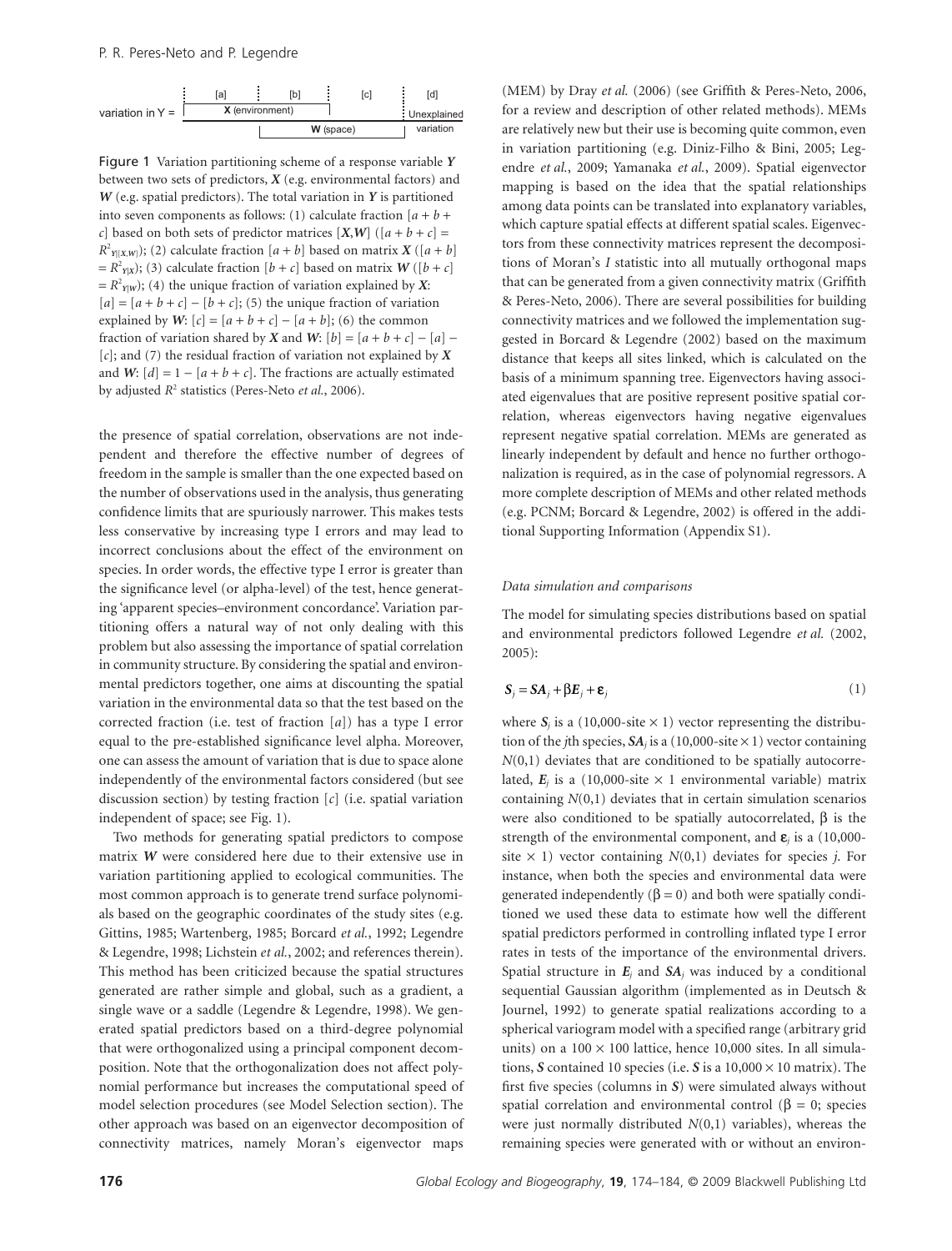| Table 2 Simulation scenarios used in this study. |  |
|--------------------------------------------------|--|
|--------------------------------------------------|--|

| Scenarios      | β            | Variogram range |         | Type of assessment |              |              |              |                                                                                                                                                                                                                                                                                                                                                                                                                                                                                                                                                                                                                                        |             |
|----------------|--------------|-----------------|---------|--------------------|--------------|--------------|--------------|----------------------------------------------------------------------------------------------------------------------------------------------------------------------------------------------------------------------------------------------------------------------------------------------------------------------------------------------------------------------------------------------------------------------------------------------------------------------------------------------------------------------------------------------------------------------------------------------------------------------------------------|-------------|
|                |              | Environment     | Species | [abc]              | [ab]         | [bc]         | [a]          | $[c]% \centering \includegraphics[width=0.9\columnwidth]{figures/fig_10.pdf} \caption{The graph $\alpha$ in the case of $z$ in the case of $z$ in the case of $z$ in the case of $z$ in the case of $z$ in the case of $z$ in the case of $z$ in the case of $z$ in the case of $z$ in the case of $z$ in the case of $z$ in the case of $z$ in the case of $z$ in the case of $z$ in the case of $z$ in the case of $z$ in the case of $z$ in the case of $z$ in the case of $z$ in the case of $z$ in the case of $z$ in the case of $z$ in the case of $z$ in the case of $z$ in the case of $z$ in the case of $z$ in the case of$ | Result      |
|                | $\mathbf{0}$ | N(0,1)          | -       | Type I error       | Type I error | Type I error | Type I error | Type I error                                                                                                                                                                                                                                                                                                                                                                                                                                                                                                                                                                                                                           | Fig. $2$    |
| $\overline{2}$ | $\mathbf{0}$ | N(0,1)          | 30      | Power              | Type I error | Power        | Type I error | Power                                                                                                                                                                                                                                                                                                                                                                                                                                                                                                                                                                                                                                  | Fig. $3(a)$ |
| 3              | $\mathbf{0}$ | 30              | 30      | Power              | Type I error | Power        | Type I error | Power                                                                                                                                                                                                                                                                                                                                                                                                                                                                                                                                                                                                                                  | Fig. $3(b)$ |
| 4              | $\Omega$     | 50              | 50      | Power              | Type I error | Power        | Type I error | Power                                                                                                                                                                                                                                                                                                                                                                                                                                                                                                                                                                                                                                  | Fig. $3(c)$ |
| 5              | $\Omega$     | 80              | 80      | Power              | Type I error | Power        | Type I error | Power                                                                                                                                                                                                                                                                                                                                                                                                                                                                                                                                                                                                                                  | Fig. $3(d)$ |
| 6              | 0.25         | 15              | 15      | Power              | Power        | Power        | Power        | Power                                                                                                                                                                                                                                                                                                                                                                                                                                                                                                                                                                                                                                  | Fig. $4(a)$ |
| 7              | 0.50         | 15              | 15      | Power              | Power        | Power        | Power        | Power                                                                                                                                                                                                                                                                                                                                                                                                                                                                                                                                                                                                                                  | Fig. $4(b)$ |
| 8              | 0.25         | 30              | 30      | Power              | Power        | Power        | Power        | Power                                                                                                                                                                                                                                                                                                                                                                                                                                                                                                                                                                                                                                  | Fig. $4(c)$ |
| 9              | 0.50         | 30              | 30      | Power              | Power        | Power        | Power        | Power                                                                                                                                                                                                                                                                                                                                                                                                                                                                                                                                                                                                                                  | Fig. $4(d)$ |

Each scenario represents a combination of the strength (slope) of the environmental component  $\beta$  (equation 1), the variogram range parameter values used to generate spatial structures in the environment (*E* in equation 1) and the species (*SA* in equation 1). Non-spatialized environment was generated using *N*(0,1) as *E* in equation 1 and non-autocorrelated species were produced by eliminating *SA* in equation 1. The type of assessment (power versus type I error) depends on the component ([*abc*] = environment + space, [*ab*] = environment confounded with space or [*bc*] = space confounded with environment) and fraction ( $[a]$  = pure environment or  $[c]$  = pure space). See Fig. 1 for a definition and calculation of components and fractions. The 'Result' column indicates the figure in which the rejection rates for each scenario and respective components and fractions are reported.

mental control or spatial correlation depending on the simulation scenario (see Table 2). For a given variogram range, all species were generated with the same range; however, each *SA* vector contained an independent realization based on separate runs of the conditional sequential Gaussian algorithm. Each species generated with an environmental control was related to a single environmental variable (i.e. five environmentally controlled species in *S* and five environmental variables in *E*). Scenarios were established by manipulating  $\beta$  (0, 0.25 or 0.50) and the strength of the spatial correlation component in the species' *SA* vector and environmental data (i.e. variogram range as 15, 30, 50 or 80). Table 2 presents the different scenarios and what they represent in terms of assessment (i.e. type I error versus statistical power of the test). For each of these scenarios, we produced 1000 sample data sets and comparisons between methods were performed on the basis of their type I error and power rates. Type I error rates were estimated as the fraction of tests (over 1000 sample data sets) that erroneously rejected the null hypothesis when was set as true (i.e. when  $\beta$  or *SA* was set to zero; see Table 2); whereas power rates were estimated as the fraction of tests (over 1000 sample data sets) that correctly rejected the null hypothesis when was set as false (i.e. when  $\beta$  or *SA* was set as different from zero; see Table 2). In all cases, an alpha of 0.05 was applied. Also, we only present results for the cases where both species and environment present similar ranges. Results based on different ranges in species and environment provided similar results in terms of contrast of the two spatial methods and will be not presented for brevity.

As generated above, *S* contains normally distributed data. However, ecologists are most interested in the case where response variables are counts of species abundances or presence/ absence data, which are generally overdispersed and zeroinflated (Martin *et al.*, 2005). In order to generate discrete and zero-inflated data, we transformed a simulated population matrix *S* as follows:  $S' = [s'_{ij}] = \exp(1.5S_{std})$ . Once generated, matrix *S* was first standardized (zero mean and unit variance) into  $S_{std}$  so that a standard deviation of 1.5 could be then forced. The values *s*′*ij* were then rounded to the lower integer to generate *S*′, which contained roughly 50% zeros; standard deviations different from 1.5 would generate different numbers of zeros in *S*′. In addition, we also considered the case of presence/absence species data matrices where abundance values larger than zero in *S*′ were transformed to 1s.

From each species matrix  $S'(10,000 \times 10)$  and environmental matrix  $E(10,000 \times 5)$ , we sampled 100 observations using a square grid design with  $10 \times 10$  sampling points, with a spacing of 10 units between adjacent neighbour sites to compose the sample species matrix *Y* and environmental matrix *X*. *Y* was Hellinger-transformed prior to analysis (see Peres-Neto *et al.*, 2006, for the properties of this distance regarding variation partitioning). This transformation involves a square-root transformation and can normalize Poisson or Poisson-like data (e.g. abundance data). Spatial predictors (i.e. polynomials and MEMs) were constructed according to the spatial coordinates of the  $10 \times 10$  sampling grid. For each scenario, based on combinations of the strength of the environmental gradient  $(\beta)$  and strength of the spatial correlation (variogram range) in the species and environmental data, 1000 data sets  $(100 \times 100$  map and corresponding  $10 \times 10$  sample of points) were generated.

## *Model selection for spatial predictors*

Statistical procedures for testing overall and unique contributions of environment and spatial predictors in variation partitioning (Fig. 1) are commonly used and well established in the literature (see Legendre & Legendre, 1998, pp. 608–612) and can be performed by software such as the Canoco 4.5 program (ter Braak & Šmilauer, 2002) and the R language (the 'varpart'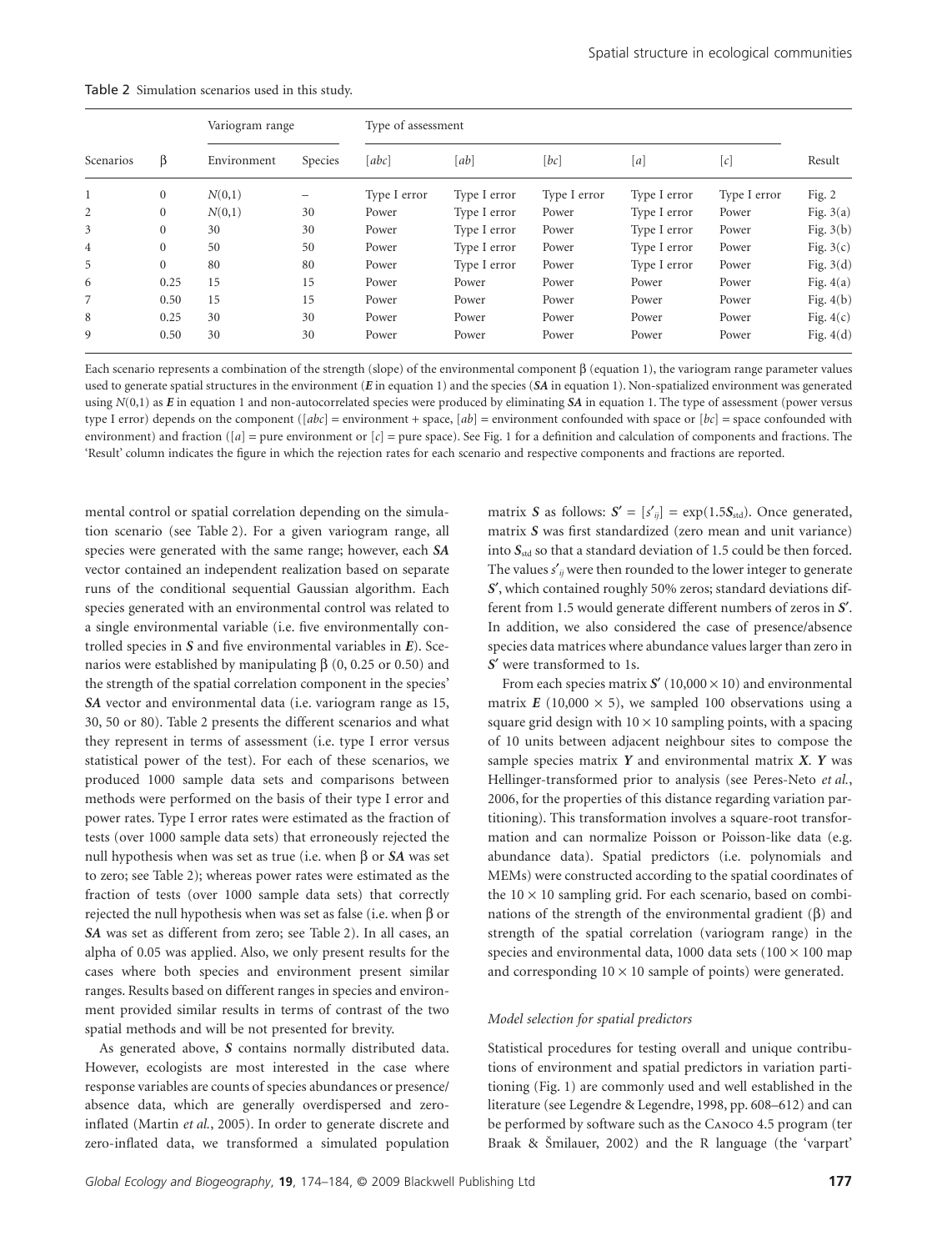function of the 'vegan' library by Oksanen *et al.*, 2008). Spatial predictors were generated and selection procedures were performed in Matlab (release 2007a, The MathWorks); functions are available from the senior author.

Based on our previous experiences with variation partitioning (Legendre *et al.*, 2005; Peres-Neto *et al.*, 2006), we anticipated that the number of spatial predictors in the model would influence the power of the test to detect unique and significant environmental contributions (i.e. fraction [*a*], Fig. 1) due to a decrease in degrees of freedom in the overall model. Since the number of spatial predictors can be quite large (for instance, in our  $10 \times 10$  lattice containing 100 points, 32 MEMs and 9 polynomials were considered as spatial predictors), it is essential to apply a model selection procedure in order to reduce the number of spatial predictors so that significant unique environmental fractions have a greater chance of being identified. However, given that model selection procedures may inflate type I error rates (Wilkinson & Dallal, 1981; Blanchet *et al.*, 2008; Mundry & Nunn, 2009; that fact was also observed in early versions of our simulations), we first tested the significance of the spatial model (i.e. component [*bc*] in Fig. 1) with all spatial predictors for a given type of spatial regressor (i.e. polynomial or MEMs). If significant, we then proceeded with forward selection to determine an adequate number of predictors describing spatial variation. That subset was then used in all tests for a particular set of simulated data.

In this study, only the positively autocorrelated spatial regressors were considered as spatial candidates since the simulated spatial patterns were all positively autocorrelated. The most common model selection procedure used in canonical analyses is forward selection. Note that since the spatial predictors used here are orthogonal to one another, no difference is to be expected between forward selection and a number of other procedures (e.g. backward selection and stepwise procedures; McQuarrie & Tsai, 1999). Due to their orthogonality, the forward selection procedure is much faster as the order of entrance in the model can be determined a priori by the amount of explained variation of a given spatial predictor. The complete description of the procedure is presented as Supporting Information (Appendix S2). Note, however, that in the case of polynomials we also performed all the simulations using the original polynomials (i.e. not their principal components) but they were similar in performance, and hence only results based on the principal components are presented.

In initial simulations, we noticed that the standard forward selection procedure did not correctly control type I error rates due to spatial correlation (see Results section). This result is due to the fact that the forward selection for multiple species is based on the principle of parsimony where only spatial predictors that contribute to at least a few species are likely to be detected. This problem is somewhat akin to analysis of variance where a large number of sample means are considered; if all sample means are equal, except one (or a small number of samples), the power of the test to detect this difference is low when compared with a smaller number of sample means. Therefore, we decided to apply the forward selection procedure to each species separately. The spatial matrix *W* was the union of the predictors resulting from each separate model. For instance, consider two species A and B. Assume that for species A, predictors [4,5] were retained whereas for species B predictors [5,9] were retained; then matrix *W* would be composed of predictors [4,5,9].

## **RESULTS**

Results are presented in the form of rejection rates over 1000 sample tests. Table 2 presents the simulation scenarios, which were based on a combination of the strength of the environmental  $(\beta)$  and spatial gradients (variogram range) on the species. For instance, when  $\beta$  was set to zero but the environmental and species spatial gradients were generated with a range of 15 (or greater), we could then assess: (1) how spatial dependence induced a bias in the test of the environmental component [*ab*], and (2) the performance of the different spatial predictors in controlling this bias while testing fraction [*a*]. Table 2 also indicates the figures in which the results for each scenario are presented. Note, again, that we first tested the overall significance of the spatial predictors (i.e. component [*bc*]) with all spatial predictors for a given type of spatial regressor; if significant, we then conducted a forward selection to retain the spatial predictors to be used in testing the components and fractions involving the environmental and spatial predictors (i.e. [*abc*], [*a*] and [*c*]). For each type of predictor we also present the results for analyses based on all spatial predictors (i.e. all 32 MEMs and 9 polynomials).

The first scenario was based purely on random data, where species, environment and the species spatial component were randomly *N*(0,1) generated. In this case, testing for components and fractions presented correct type I error in all cases (Fig. 2), showing that the two-step procedure, in which we first test all predictors and then run the model selection, is an effective way of controlling the inflated type I errors in model selection as previously shown in the literature (see Methods).

Scenario 2 (Table 2, Fig. 3a) serves to show that when spatial dependence is present only in the species [i.e.  $E = N(0,1)$  and range of  $SA = 15$  for the species], tests for the environmental component [*ab*] are not biased. Results for other *SA* ranges [i.e.  $E = N(0,1)$  and range of  $SA = 30$  and 50] provided comparable results (i.e. correct levels of type I error) but are not reported here for brevity. However, when both the species and environment are spatially structured but without any contribution of the environment to the species variation (scenarios 3–5, i.e. Fig. 3b–d), the type I error of the environmental component [*ab*] steadily increases with the strength of the spatial dependence (i.e. range). Regarding the control over elevated type I error rates (i.e. tests of fraction [*a*]), polynomial regressors, which are the most commonly used in variation partitioning and other techniques, fail to provide a valid test (i.e. rejection rates for fraction [*a*] are greater than the pre-established alpha of 0.05). Note, however, that their effectiveness (reduced type I error rates) increases with the range of the variograms controlling the spatial structure (Fig. 3b–d). The standard forward selection for both MEM regressors, although more robust, also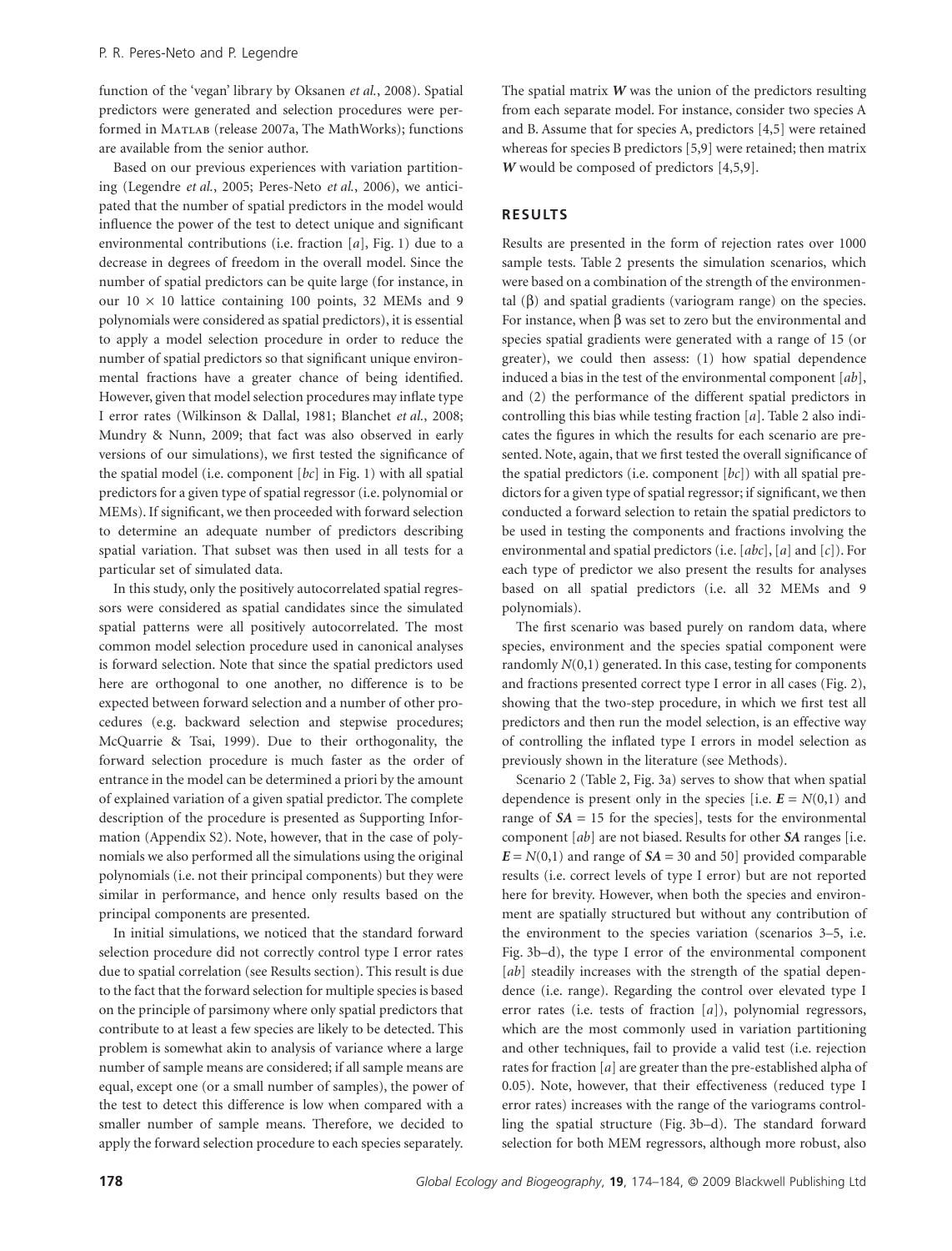

Figure 2 Type I error rates of the tests when no spatial component (i.e. *SA* in equation 1) and no effect of the environment on the species data were present. Rejection rates measured as the proportion of rejections ( $\alpha$  = 0.05) per 1000 sample tests for scenario 1 (see Table 2) for the polynomial and Moran's eigenvector maps (MEM) spatial predictors according to model selection procedures and fractions and components of variation. Expected nominal type I error rates (0.05) are represented by a dashed line. Here all rejection rates represent type I error rates as species, environment and the species spatial component were randomly [*N*(0,1)] generated. 'All' indicates that all spatial variables generated for each method were used, FS denotes forward selection. and FS<sub>Ind</sub> represents individual species forward selection. Note that all models and selection procedures have correct nominal type I error rates when all component of variation are random. Variation components and fractions (i.e. [*abc*], [*ab*], [*bc*], [*a*] and [*c*]) are defined in Fig. 1.

fails in controlling high type I error rates in the tests of fraction [a]. Nevertheless, correct control over correlation (i.e. inflated type I errors) is effective either using all MEM regressors or the individual species selection model.

The results from scenario 2 (Fig. 3a) also indicates that MEM presents the greatest power to detect spatial structure in species distributions (fraction [*c*] and components [*abc*] and [*bc*]) at small spatial scales (range = 15) whereas all methods presented similar power for medium to larger spatial structures (ranges 30, 50 and 80; Fig. 3b–d). Given that all methods have similar power to detect large spatial structures, we further compared their power to detect unique environmental (i.e. fraction [*a*]) and spatial (i.e. fraction [*c*]) contributions only based on small-scale and medium spatial structures (i.e. range = 15 and 30; Fig. 4a– d). The results clearly indicate that MEM presents the greatest power to detect spatial structures ([*c*], [*bc*] and [*abc*]), especially based on the individual species selection model. Power for testing fraction [*a*] was slightly greater for the polynomial regressors for the smaller scale (range = 15) but much greater for medium scales (range  $=$  30), which is of course offset by the fact that this method presents increased type I error rates (Fig. 3). Using all predictors severely decreases the power of MEM.

#### **DISCUSSION**

Our goal was twofold. Firstly, to test whether variation partitioning applied to canonical analysis is an appropriate method for detecting spatial structures in ecological data (presence– absence and abundance) and controlling for inflated type I errors when testing for the importance of the environmental component in driving species distribution. Secondly, we wanted to provide guidance regarding the type of spatial predictor to use in variation partitioning. Since variation partitioning is the most widely used technique in determining the importance of environmental and spatial variation in structuring ecological communities, this assessment is timely.

An important consideration is whether a variation partitioning scheme is necessary for the data at hand in the first place. If the species data only are autocorrelated while the environmental data are spatially independent, or vice versa, a variation partitioning scheme per se perhaps should not be considered. In that case, separate models relating community to environment (component [*ab*]) and community to space (component [*bc*]) should be used; the reason is that the tests of the unique fractions ([*a*] and [*c*]) is penalized by the loss of unnecessary degrees of freedom by considering space and environment jointly.

Our results clearly indicate that among the methods considered here, polynomial spatial regression, which is the most widely used method for incorporating spatial variation in variation partitioning, does not control for the bias and presents the highest type I error rates when testing the environmental contribution. Because of its common use, we considered a thirddegree polynomial, though other orders could have been used (e.g. Rowe & Lidgard, 2009). Note that in practice, polynomials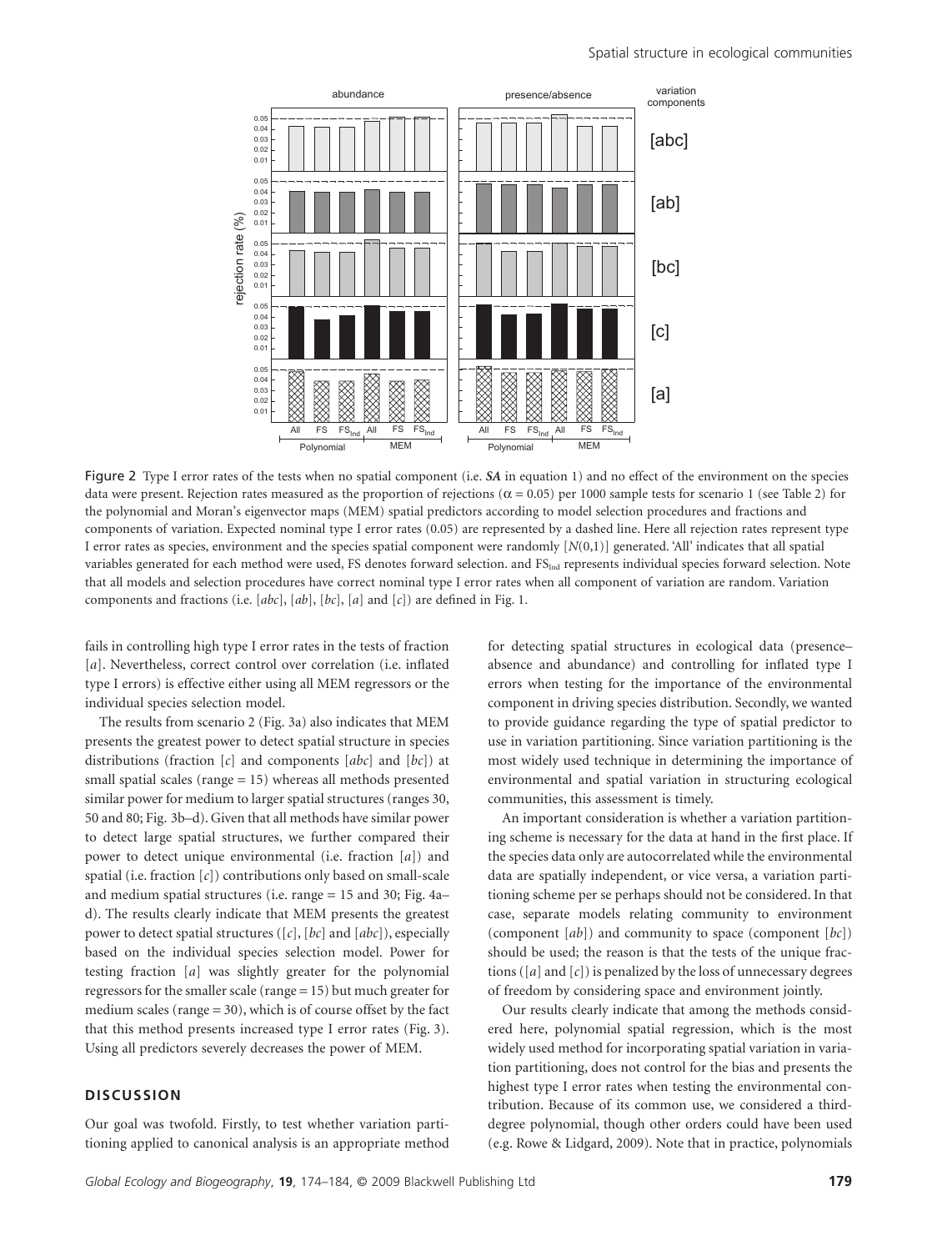

Figure 3 Results of the simulations in the presence of a spatial component in the species data (i.e. *SA* in equation 1), without any environmental effect (i.e.  $E$  in equation 1) on the species. Rejection rates measured as the proportion of rejections ( $\alpha$  = 0.05) per 1000 sample tests for the polynomial and Moran's eigenvector maps (MEM) spatial predictors according to model selection procedures and fractions and components of variation. Panels (a) to (d) represent scenarios 2 to 5, respectively (see Table 2). Spatial dependence (variogram range) increases from panel (a) to (d). The lower graphs within each panel represent type I error rates for fraction [*a*] (i.e. unique fraction due to environment, independent of space). Expected nominal type I error rates (0.05) for fraction [*a*] are represented by a dashed line. The rejection rates for the other components and fractions (i.e. [*abc*], [*ab*], [*bc*] and [*c*]) are shown as stacked bars with each height representing the rejection rate of a component or fraction (respective bars are shown in panel (a), right side). Variation components and fractions are defined in Fig. 1. Here, all rejection rates for component [*ab*] and fraction [*a*] represent type I error rates (i.e. environmental influence is set to zero but is spatially structured) whereas for components [*abc*], [*bc*] and fraction [*c*], they represent power estimates (i.e. species are spatially autocorrelated). 'All' indicates that all spatial variables generated for each method were used, FS denotes forward selection and FS<sub>Ind</sub> represents the individual species forward selection. Left: species abundance data; right: species presence-absence data. Polynomial regressors have low performance in controlling type I error rates (i.e. tests of fraction [*a*]), especially when the variogram range is small. The standard forward selection fails in controlling high type I error rates in the tests of fraction [*a*].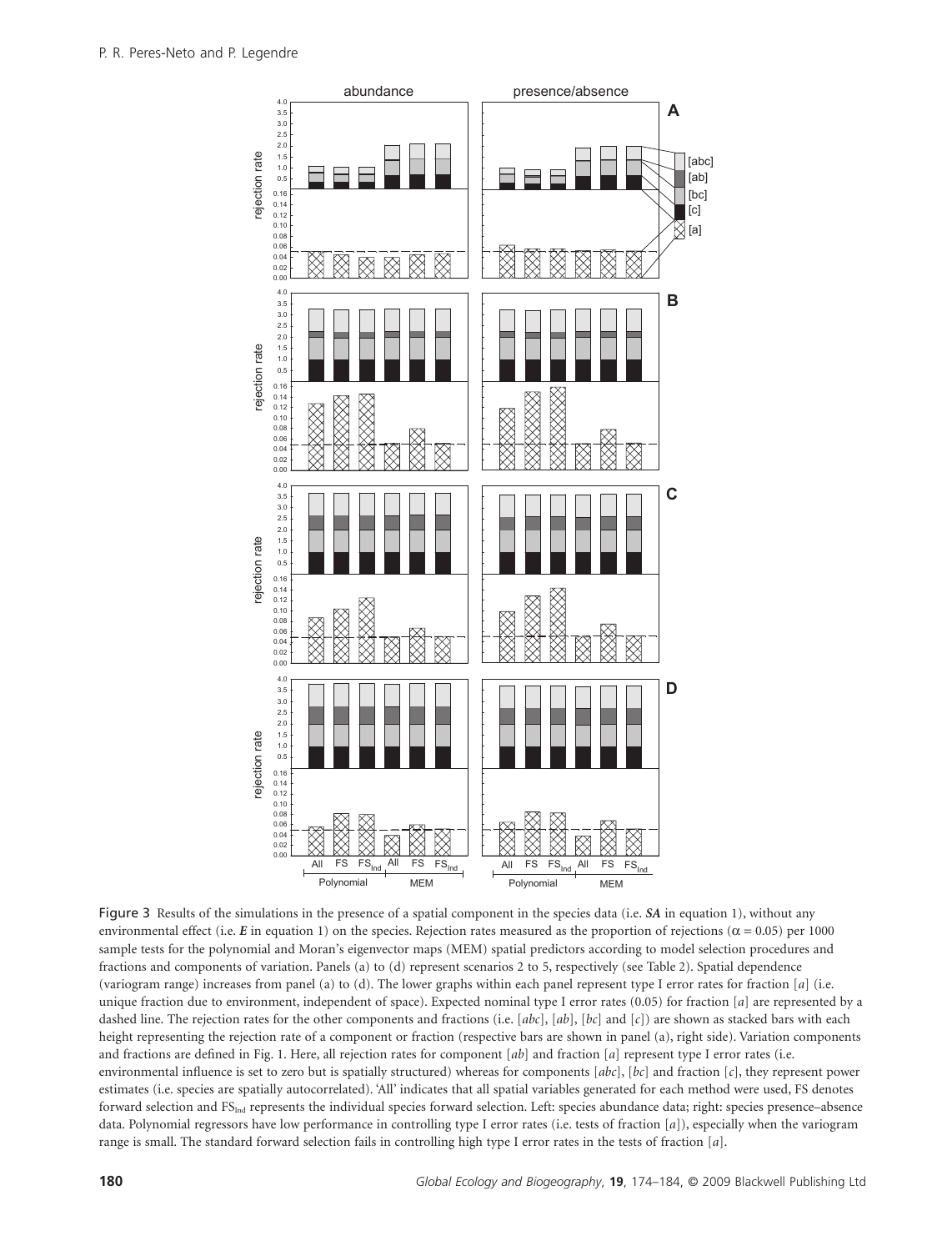

Figure 4 Results of the simulations in the presence of a spatial component in the species (i.e. *SA* in equation 1) and environmental data (i.e. *E* in equation 1), with influence of the environment on the species. Rejection rates measured as the proportion of rejections ( $\alpha$  = 0.05) per 1000 sample tests for the polynomial and Moran's eigenvector maps (MEM) spatial predictors according to model selection procedures and fractions and components of variation. Panels (a) to (d) represent scenarios 6 to 9 respectively (see Table 2). Spatial dependence (variogram range) is fixed at 15 (panels a and b) and 30 (panels c and d). The lower graphs within each panel represent type I error rates for fraction [*a*] (i.e. the unique fraction due to the environment, independent of space). The rejection rates for the other components and fractions (i.e. [*abc*], [ab], [bc] and [c]) are shown as stacked bars with each height representing the rejection rate of a component or fraction (respective bars are shown in panel a, right side). Variation components and fractions are defined in Fig. 1. Here, all rejection rates represent power estimates for all components and fractions (i.e. species and environment are spatially autocorrelated and the environmental contribution is greater than zero; for panels a and c  $\beta$  = 0.25 and for panels b and d  $\beta$  = 0.50). All' indicates that all spatial variables generated for each method were used, FS denotes forward selection and FS<sub>Ind</sub> represents the individual species forward selection. MEM presents the greatest power in detecting spatial structure in species distributions (fraction [*c*] and components [*abc*] and [*bc*]) at small spatial scales (range = 15) whereas all methods presented similar power for medium to larger spatial structures (ranges 30, 50 and 80; Fig. 3b–d).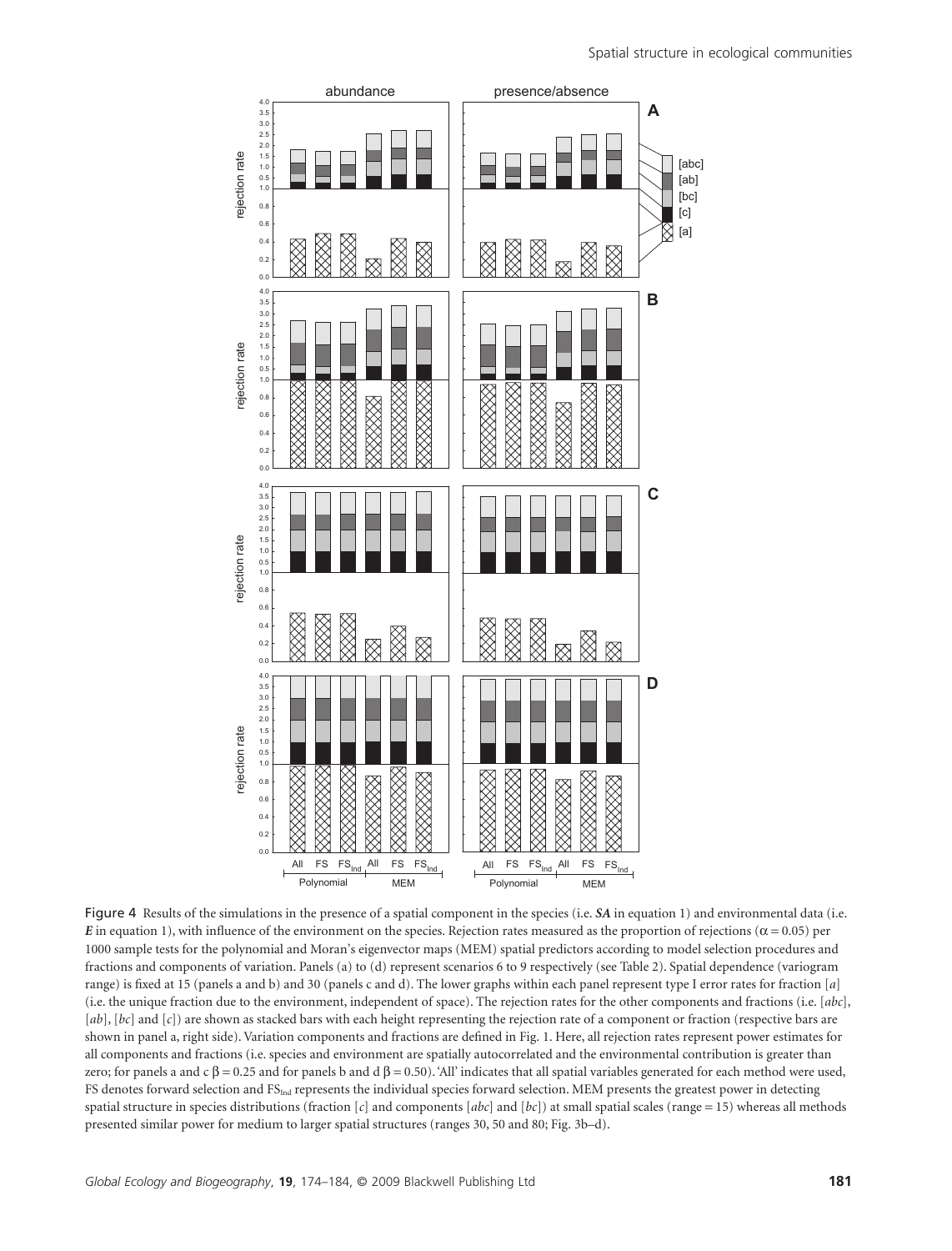with greater degrees require very regular spacing among sampling units (Unwin, 1978). Their performance was not surprising, since we know that polynomials are more effective in modelling large-scale spatial structures. The greatest problem is that polynomials are not capable of characterizing regular cyclic changes in direction. The strength of MEM is that it generates these cyclic changes at multiple scales that when combined and weighted by regression coefficients are capable of representing very complex spatial patterns (see fig. 2 in Griffith & Peres-Neto, 2006).

We also demonstrated the importance of model selection in the case of spatial predictors. If all spatial predictors are used, the power to detect the environmental contribution (fraction [*a*]) is much reduced due to the reduced number of degrees of freedom in the denominator of the *F*-statistic. Our results also indicate that the standard forward selection model implemented in statistical packages that conduct canonical analyses does not necessarily provide an appropriate procedure for controlling inflated type I error rates. The individual species selection model provides a better solution for the problem and also opens up the possibility of using other techniques to control for spatial correlation only available for individual species, such as autoregressive models. Note that each species was generated independently with regard to their environmental control and intrinsic spatial dependence; although these are extreme cases, hence our decision to generate data under such a structure, species in nature will have various types of similarities regarding their environmental and spatial associations. The independent species spatial model selection introduced here, however, would also apply in these cases, and as the spatial communality increases among species, the individual selection approach would approach similar results to those of the overall standard forward selection approach.

Most ecologists are familiar with the idea that spatial correlation is a source of 'nuisance' in determining the importance of ecological drivers such as environment (Legendre, 1993). The spatial component that is shared between space and environment and that jointly explains variation in species distributions (i.e. fraction [*b*] in Fig. 1) is the source of inflated type I error rates when assessing environment without controlling for spatial dependence (i.e. if only the component [*ab*] is tested). By testing fraction [*a*], we are removing this joint spatial component (i.e.  $[a] = [ab] - [b]$ ) from the numerator of the *F*-statistic and hence exerting a control over the inflated test. A less acknowledged view is that the spatial 'legacy' in species distributions (i.e. fraction [*c*]) is also important (see Borcard *et al.*, 2004) and should be taken into consideration while challenging our ecological models. The most relevant question in this context is related to the origin of that fraction of the spatial structure in community organization: is it due to species interactions, dispersal and/or the effect of environmental variables that are missing from the model (i.e. were not considered), or perhaps a mix of all these components? Describing (e.g. plotting on maps) and attempting to understand the scales at which species and communities are organized can provide important clues about the origin of their spatial organization. Indeed, it is often the case that environmental variation is not sufficient to determine how patterns of species distributions are structured in space (e.g. Gravel *et al.*, 2008) and hence we need to further explore the data at hand. Due to advances in GIS techniques, we should routinely attempt to match unique spatial patterns (variation in fraction  $[c]$ ) as a way to question the unmeasured processes (McIntire & Fajardo, 2009). One avenue, for instance, would be to consider connectivity measures (e.g. see Bender *et al.*, 2003, for a review of these measures) to assess the likelihood that dispersal is an important driver. Another possibility is the use of expert opinion (Low-Choy *et al.*, 2009) to help determine the likelihood of different unmeasured processes by analysing the spatial patterns of species distributions.

It is well accepted and demonstrated (and also shown here) that the presence of spatial structure in community and environment generates bias in statistical procedures (Bini *et al.*, 2009). However, there is some debate in the literature as to whether spatial correlation also affects parameter estimates (i.e. the strength of the association between community and environment). Hawkins *et al.* (2007,, and references therein), for instance, found that ordinary least squares (OLS) regression, which is used in RDA and CCA, is not seriously affected by spatial correlation in the sense that sample parameter estimates from spatially correlated populations are not biased. However, test procedures for predictor relevance (e.g. *t*-test for slopes, permutation procedures for the environmental component [*ab*]) are affected because standard errors of parameter estimates are smaller under spatial correlation than under spatial independence for the same number of degrees of freedom, hence generating smaller confidence intervals and therefore increasing type I error rates. Therefore, under spatial correlation, only standard errors are affected in OLS procedures but not slope estimates (Hawkins *et al.*, 2007). Since, it is generally recognized (e.g. Bini *et al.*, 2009) that OLS regression slopes change (shift) under non-spatial and spatial models, one conclusion would be to test slope significance under a spatial model but report slopes under a non-spatial model. In the case of variation partitioning, one could therefore test the importance of the link between communities and environment by testing fraction [*a*] (i.e. correcting for spatial autocorrelation), but the strength of the relationship should be reported on the basis of component [*ab*] (original estimate) and not fraction [*a*]. Whether parameter estimates may be affected by correlation depends on the model and type of statistic. Simulation work is still needed to determine the situations (types of model, ordination, degree and sign – positive or negative – of the spatial correlation) in which incorrect estimates are also generated. However, our point of view is that if indeed parameter estimates are not affected, the interest in reporting the spatially corrected estimate (i.e. fraction [*a*]) or not (component [*ab*]) may depend on what fraction [*b*] means. If spatial correlation in community data is partially or completely due to the measured environmental variables, which in turn are spatially structured, then perhaps reporting [*ab*] would be more appropriate, since fraction [*b*] would represent the spatialized component of the environment that induced correlation in the community in the first place. On the other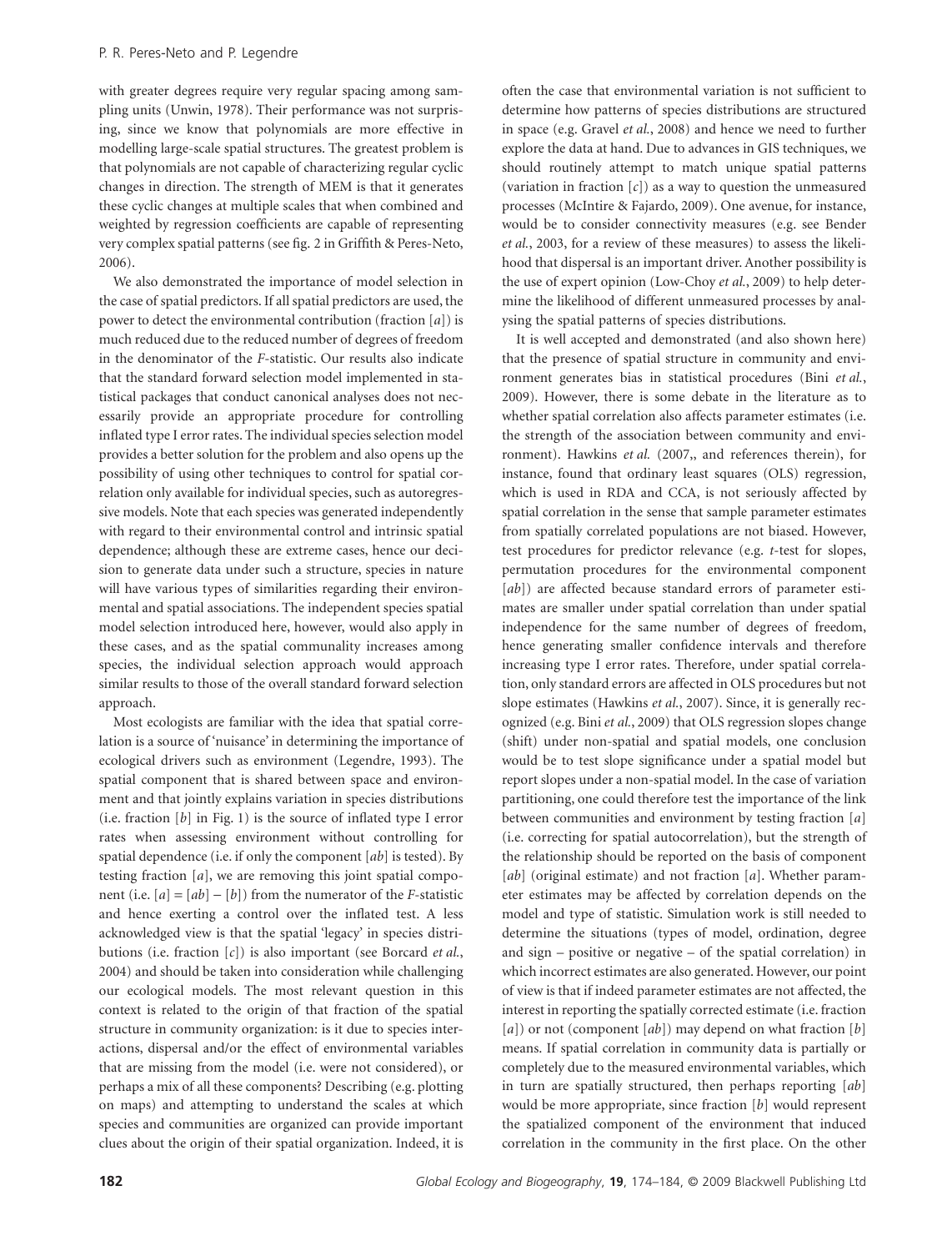We hope that our simulation study and discussion of the issues revolving around spatial correlation and community analysis will provide an important instrument to guide ecologists in their decisions regarding the use of variation partitioning as a tool to explore patterns in community distribution. Our simulation protocols should also be useful while benchmarking other spatial methods in the context of variation partitioning or any other technique to estimate and control for spatial correlation in the study of ecological communities. The conclusions of the present research apply to time-series and phylogenetic data as well as spatial data.

## **ACKNOWLEDGEMENTS**

Both authors would like to thank NSERC for funding support for this research. Discussions with Daniel Borcard, Stephane Dray and Dan Griffith were much appreciated. We would like to thank David Currie, Alexandre Diniz-Filho and three anonymous referees for their comments which greatly helped to improve this manuscript.We would like to dedicate this paper to the memory of biostatistician Nathan Mantel in the year of the 90th anniversary of his birth. Mantel, without knowing, has provided much fuel for the discussions surrounding techniques to describe and test for environmental and spatial variation in ecological communities.

## **REFERENCES**

- Anderson, M.J. & Gribble, N.A. (1998) Partitioning the variation among spatial, temporal and environmental components in a multivariate data set. *Australian Journal of Ecology*, **23**, 158–167.
- Bender, D.J., Tischendorf, L. & Fahrig, L. (2003) Evaluation of patch isolation metrics for predicting animal movement in binary landscapes. *Landscape Ecology*, **18**, 17–39.
- Bini, L.M., Diniz-Filho, J.A.F., Rangel, T.F.L.V.B. *et al.* (2009) Coefficient shifts in geographical ecology: an empirical evaluation of spatial and non-spatial regression. *Ecography*, **32**, 193–204.
- Bivand, R. (1980) A Monte Carlo study of correlation coefficient estimation with spatially autocorrelated observations. *Quaestiones Geographicae*, **6**, 5–10.
- Blanchet F.G., Legendre, P. & Borcard, D. (2008) Forward selection of explanatory variables. *Ecology*, **89**, 2623–2632.
- Borcard, D. & Legendre, P. (2002) All-scale spatial analysis of ecological data by means of principal coordinates of neighbour matrices. *Ecological Modelling*, **153**, 51–68.
- Borcard, D., Legendre, P. & Drapeau, P. (1992) Partialling out the spatial component of ecological variation. *Ecology*, **73**, 1045– 1055.
- Borcard, D., Legendre, P., Avois-Jacquet, C. & Tuomisto, H. (2004) Dissecting the spatial structure of ecological data at multiple scales. *Ecology*, **85**, 1826–1832.
- ter Braak, C.J.F. (1986) Canonical correspondence analysis: a new eigenvector technique for multivariate direct gradient analysis. *Ecology*, **67**, 1167–1179.
- ter Braak, C.J.F. & Šmilauer, P. (2002) *Canoco reference manual and CanoDraw for Windows user's guide: software for canonical community ordination (Version 4.5)*. Microcomputer Power, Ithaca, NY.
- Cottenie, K. (2005) Integrating environmental and spatial processes in ecological community dynamics. *Ecology Letters*, **8**, 1175–1182.
- Dale, M.R.T. & Fortin, M.-J. (2002) Spatial autocorrelation and statistical tests in ecology. *Ecoscience*, **9**, 162–167.
- Deutsch, C.V. & Journel, A.G. (1992) *GSLIB: geostatistical software library and user's guide*. Oxford University Press, New York.
- Diniz-Filho, J.A.F & Bini, L.M. (2005) Modelling geographical patterns in species richness using eigenvector-based spatial filters. *Global Ecology and Biogeography*, **14**, 177–185.
- Dormann, C.F., McPherson, J., Araújo, M.B., Bivand, R., Bolliger, J., Carl, G., Davies, R.G., Hirzel, A., Jetz, W., Kissling, W.D., Kühn, I., Ohlemüller, R., Peres-Neto, P., Reineking, B., Schröder, B., Schurr, F.M. & Wilson, R. (2007) Methods to account for spatial autocorrelation in the analysis of distributional species data: a review. *Ecography*, **30**, 609–628.
- Dray, S., Legendre, P. & Peres-Neto, P.R. (2006) Spatial modeling: a comprehensive framework for principal coordinate analysis of neighbor matrices (PCNM). *Ecological Modelling*, **196**, 483–493.
- Dutilleul, P. (1993) Modifying the *t* test for assessing the correlation between two spatial processes. *Biometrics*, **49**, 305– 314.
- Fortin, M.-J. & Dale, M.R.T. (2005) *Spatial analysis. A guide for ecologists*. Cambridge University Press, Cambridge.
- Gittins, R. (1985) *Canonical analysis a review with applications in ecology*. Springer-Verlag, Berlin.
- Gravel, D., Beaudet, M. & Messier, C. (2008) Partitioning the factors of spatial variation in regeneration density of shadetolerant tree species. *Ecology*, **89**, 2879–2888.
- Griffith, D.A. & Peres-Neto, P.R. (2006) Spatial modeling in ecology: the flexibility of eigenfunction spatial analyses in exploiting relative location information. *Ecology*, **87**, 2603– 2613.
- Hawkins, B.A., Diniz-Filho, J.A.F., Bini, L.M., De Marco, P. & Blackburn, T.M. (2007) Red herrings revisited: spatial autocorrelation and parameter estimation in geographical ecology. *Ecography*, **30**, 375–384.
- Keitt, T.H., Bjørnstad, O.N., Dixon, P.M. & Citron-Pousty, S. (2002) Accounting for spatial pattern when modeling organism–environment interactions. *Ecography*, **25**, 616–625.
- Legendre, P. (1993) Spatial autocorrelation: trouble or new paradigm? *Ecology*, **74**, 1659–1673.
- Legendre, P. & Legendre, L. (1998) *Numerical ecology*, 2nd English edn. Elsevier Science BV, Amsterdam.